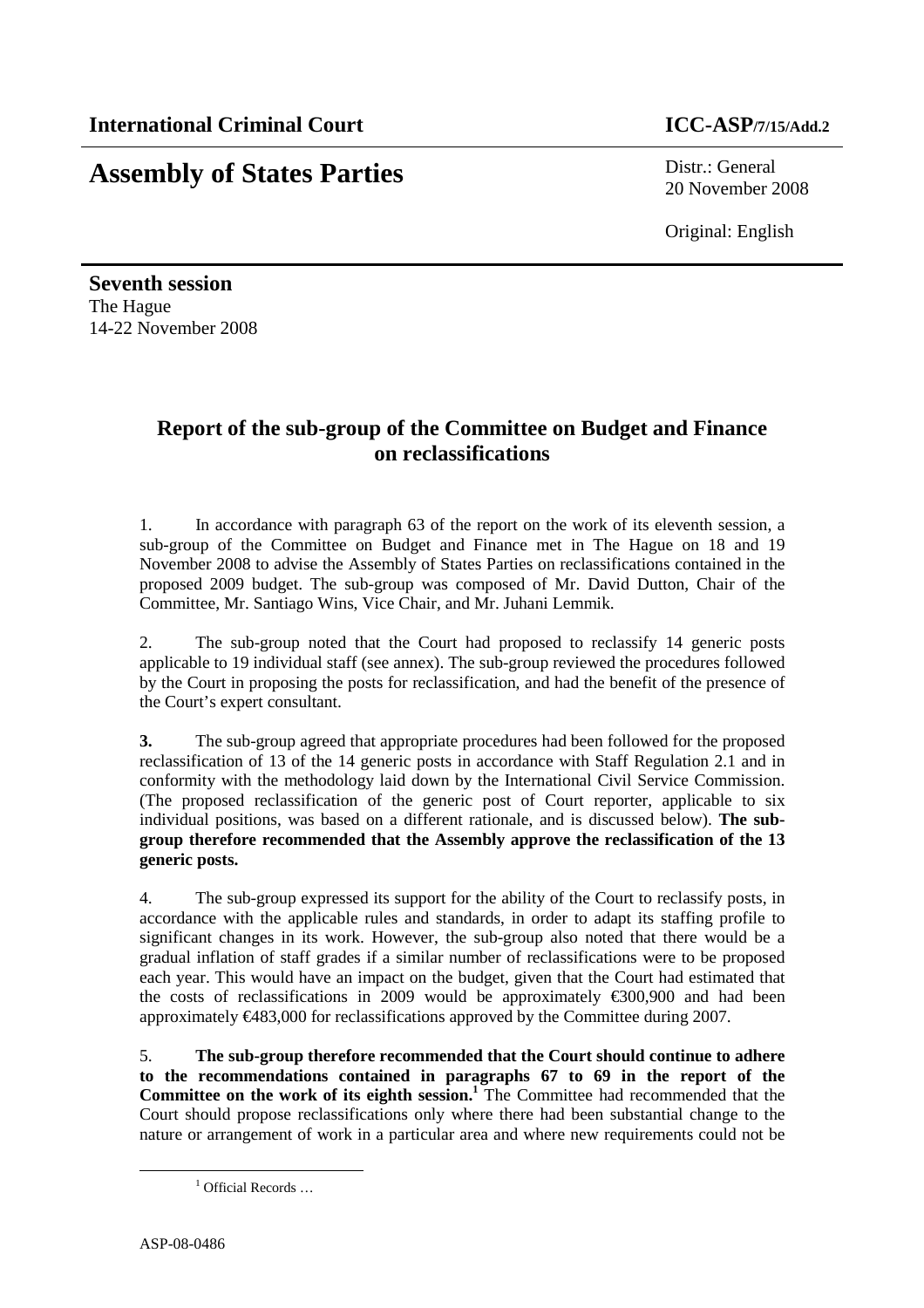met through the reallocation of duties. Such reclassifications should be proposed in the annual proposed programme budget, together with all supporting information, and be submitted in time for consideration by the Committee at its September session. The sub-group expected the Court to consider alternatives for distributing work and arranging work processes before proposing reclassifications. The sub-group also expected that there would continue to be proposals for downward reclassifications, redeployments and the abolition of posts, since these would be as likely to result from changes to the nature and arrangement of work as the need for upward reclassification of posts. The sub-group agreed that the Court should seek generally to maintain the overall balance of grades within the Court.

6. The sub-group also recalled the concern of the Committee in paragraph 71 of the report on the work of its eighth session that the Court should take steps to ensure that reclassification was not used as a promotion tool. The sub-group further noted that the Court would be reporting to the Committee at its twelfth session on human resources matters, and it looked forward to receiving advice of the Court's plans for improving options for career development in that context. The sub-group invited the Court to develop proposals for career development and promotion, including with respect to promotion from general service to professional grades.

7. With respect to the 13 generic posts that were recommended for reclassification in accordance with the applicable rules and standards, the sub-group noted that three had been submitted for classification only in 2007 and had been confirmed at their current levels. It noted the Court's advice that these had been based on the merits of each case and that the Court would not develop a practice of frequently submitting the same posts for reclassification or in order to achieve a desired outcome.

8. The sub-group noted that the Court's expert consultant had recommended that the Special Assistant to the President be reclassified at P-3, rather than P-2 as initially proposed by the Court. **Accordingly, the sub-group recommended that the Assembly approve reclassification of the post at the P-3 level. It noted, however, that there could be a further revision to the staffing structure of the Immediate Office of the President in 2009, given that the current President of the Court would retire from his position in early 2009. The sub-group asked the Court to refrain from making any significant changes to the structure and organisation of the Immediate Office prior to the transition, so as to minimise the possibility of any further need for reclassifications in the Office. In addition, the sub-group recalled the interest of the Committee in being kept informed of plans for the staffing structure for legal support in Chambers. It therefore requested the Court to submit in the context of the proposed 2010 budget an overview of its plans for the staffing of the Presidency and Chambers.**

9. The sub-group noted that the structure for managing the Court's security operations had undergone significant change in the past two years and that several posts had been upgraded, including from general service to professional level. The sub-group requested the Court to present further information to the Committee on the development of the structure for managing the security of the Court at future sessions.

10. The sub-group recalled comments of the Committee on the need for the Court to have an effective capacity for evaluating claims of indigence by accused in the context of the Court's system of legal aid. It hoped that the post of financial investigator would be filled expeditiously and expressed interest in discussing this further when the Committee next considered the question of legal aid.

11. The sub-group noted that the post of Partnerships Officer in the Secretariat of the Trust Fund for Victims had been classified at P-4 level in 2007. Reclassification at P-5 level would result in there being two P-5 officers in the Secretariat in 2009 if the Committee's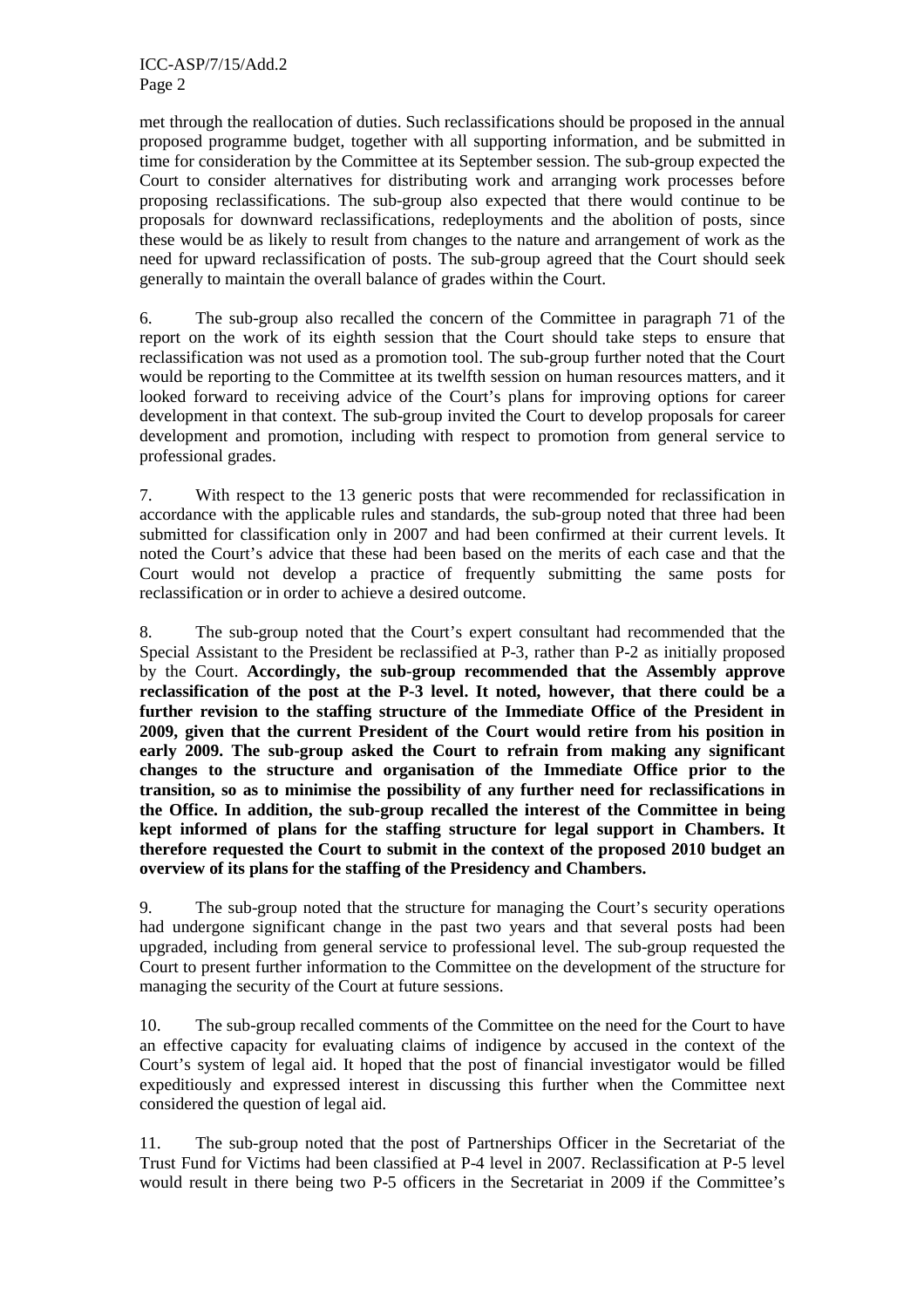recommendation to redeploy temporarily a P-5 financial officer were also approved by the Assembly. The Committee noted that this would result in a top-heavy structure that might be anomalous with the usual practice in the Court. **Given that there had been significant changes in the activities and organisation of the Secretariat, the sub-group recommended that the Court present an overall plan for the staffing profile of the Secretariat in the context of the 2010 budget, through the Board of the Trust Fund for Victims, in order to enable the Committee to review the structure holistically on its merits.**

12. Finally, the sub-group noted that the proposed reclassification of the generic position of Court reporter, applicable to six individual positions, was based on the Court's assessment of the level and salary required to attract well-qualified applicants and was not consistent with the grading standards of the ICSC. The Court advised the sub-group that it had been unable to obtain good applicants while the posts were classified at GS level, and that it had not identified any practical or cost-effective alternative, since outsourcing would be more costly. **In these circumstances, the sub-group accepted the Court's argument that classification at P-2 level for the posts would be the best short-term option, and recommended that the Assembly approve the reclassification. However, the sub-group also recommended that this should not be considered as a precedent that would allow the grading of posts at levels higher than required under the applicable rules and standards where there might be difficult in attracting well-qualified applicants.** The sub-group therefore requested the Court to provide further advice to the Committee at its twelfth session on practices within the common system to deal with similar scenarios.

13. The sub-group noted that the Committee had recommended that the costs of the reclassifications be absorbed by the Court in 2009.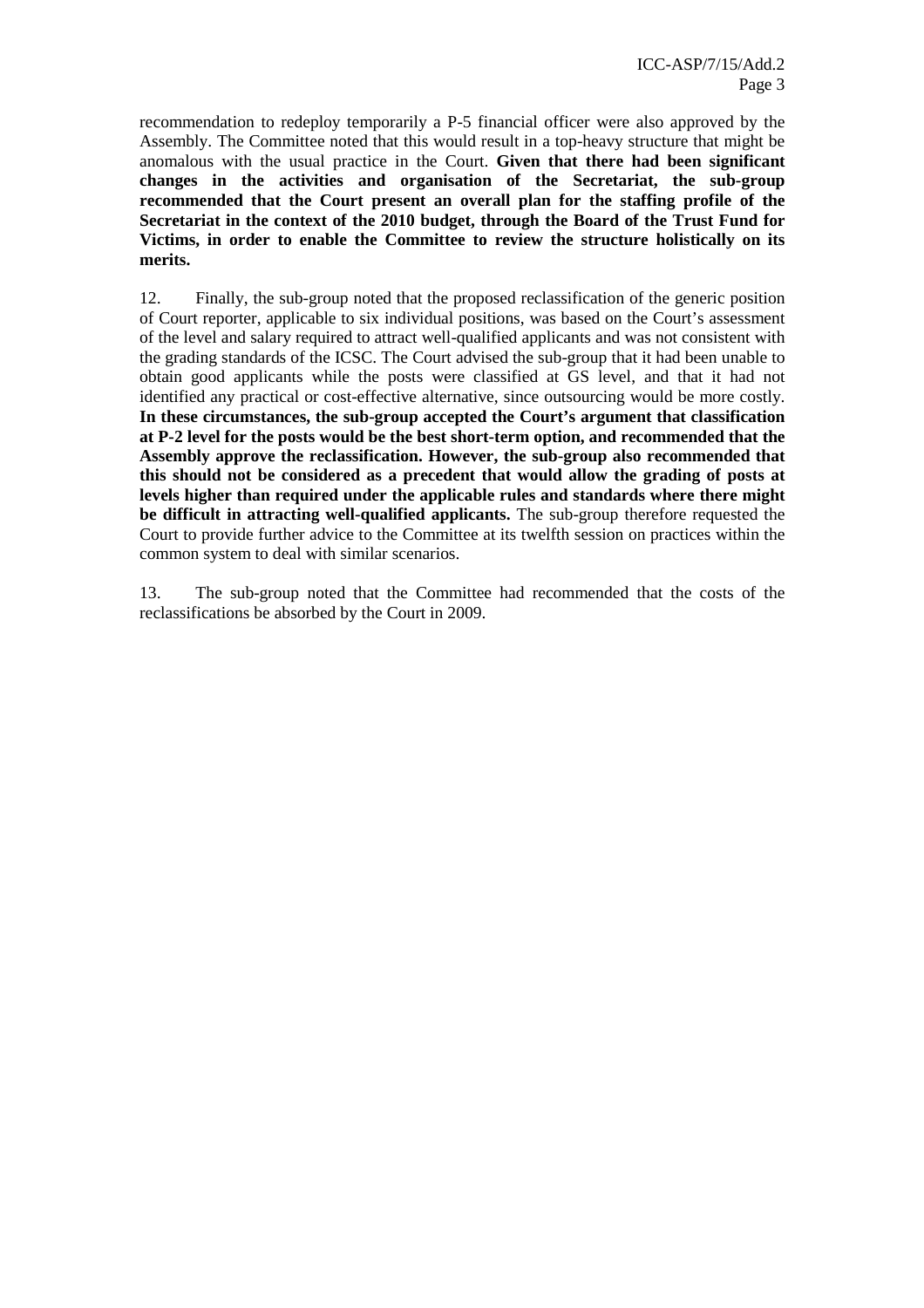# Annex<br> **ICC-AC-ACC-ACC-ACC-ACCE-ACCES**<br>
Results of the job evaluation study of established posts – August 2008

| Number of<br>posts              | <b>Current</b><br>level | <b>Major programme/Section</b>  | <b>Current functional title</b>             | <b>Proposed functional title</b>              | <b>Initial</b><br>classification | Recommended level by<br>external classifier<br>03/09/2008 |
|---------------------------------|-------------------------|---------------------------------|---------------------------------------------|-----------------------------------------------|----------------------------------|-----------------------------------------------------------|
| <b>Judiciary</b>                |                         |                                 |                                             |                                               |                                  |                                                           |
|                                 | $P-3$                   | Presidency                      | Legal Officer                               | Legal Adviser                                 | February 2007                    | $P-4$                                                     |
|                                 | $P-1$                   | Presidency                      | Special Assistant to the<br>President       | Special Assistant to the President            | February 2007                    | $P-3^2$                                                   |
| <b>Office of the Prosecutor</b> |                         |                                 |                                             |                                               |                                  |                                                           |
|                                 | $P-3$                   | <b>Services Section</b>         | Knowledge Base Manager                      | Knowledge Base Manager                        | March 2005                       | $P-4$                                                     |
|                                 | $G-5$                   | <b>Services Section</b>         | Knowledge Base Assistant                    | <b>Assistant Information Officer</b>          | March 2005                       | $P-1$                                                     |
|                                 | $G-6$                   | <b>Services Section</b>         | Senior Evidence Assistant                   | Assistant Information and Evidence<br>Officer | December 2007                    | $P-1$                                                     |
|                                 | $P-1$                   | Planning and Operations Section | <b>Assistant Operations Officer</b>         | Data Processing Manager                       | March 2005                       | $P-2$                                                     |
|                                 | $P-2$                   | <b>Prosecution Section</b>      | <b>Appeals Counsel</b>                      | <b>Appeals Counsel</b>                        | August 2008                      | $P-3$                                                     |
| <b>Registry</b>                 |                         |                                 |                                             |                                               |                                  |                                                           |
|                                 | $P-3$                   | Security and Safety Section     | Security Operations Officer                 | Security Operations Officer                   | March 2005                       | $P-4$                                                     |
|                                 | $P-3$                   | Security and Safety Section     | <b>Field Security Operations</b><br>Officer | Field Security Officer                        | April 2006                       | $P-4$                                                     |
|                                 | $P-3$                   | Security and Safety Section     | Protective Security Officer                 | Protective Security Officer                   | October 2004                     | $P-3^3$                                                   |